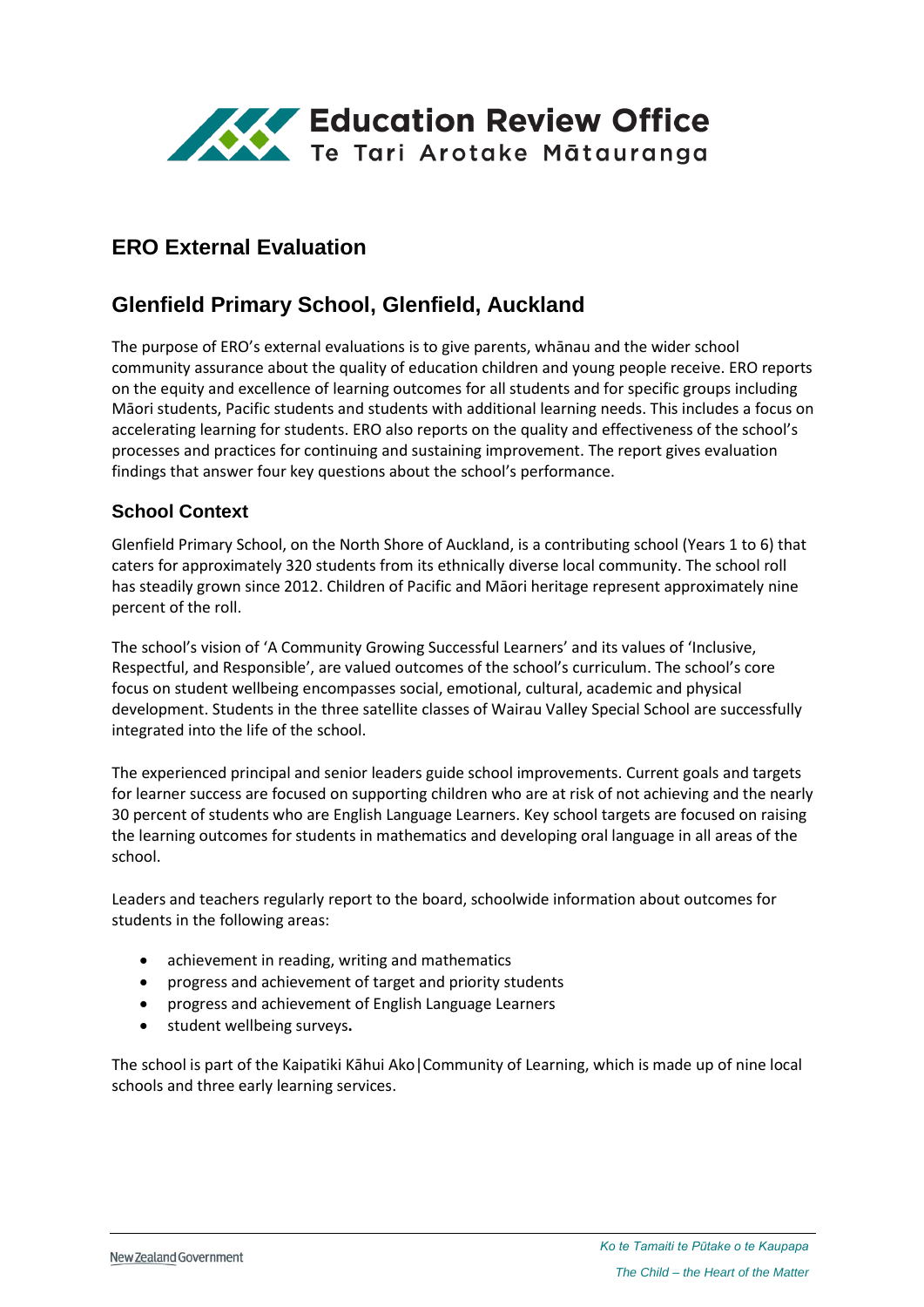# **Evaluation Findings**

### **1 Equity and excellence – achievement of valued outcomes for students**

### **1.1 How well is the school achieving equitable and excellent outcomes for all its students?**

The school is achieving equitable and excellent outcomes for many students. The school's achievement information shows that the majority of children, including Māori, are achieving at expected levels in reading, writing and mathematics after six years at the school. English Language Learners are specifically targeted and well supported in classrooms.

Inclusive and responsive approaches are effective in supporting children with additional learning needs. Leaders and teachers closely monitor their progress related to learning and wellbeing. Learning assistants work with individual and groups of students, and in classrooms alongside teachers to assist students with additional learning needs and their families/whānau.

Students achieve very well in relation to other valued outcomes that include:

- confidence in using achievement information to improve their learning
- participation in discussions to share ideas and develop understandings
- showing empathy and support for others
- collaborating effectively in decision making
- being active inquirers in their learning and wellbeing.

#### **1.2 How well is the school accelerating learning for those Māori and other students who need this?**

The school responds well and continues to adapt practices to better respond to those Māori, Pacific and other students whose learning and achievement need acceleration.

Sound planning and assessment practices are lifting student achievement. The school has evidence of accelerated progress of individual students, especially for children who are at risk of not achieving.

### **2 School conditions for equity and excellence – processes and practices**

#### **2.1 What school processes and practices are effective in enabling achievement of equity and excellence, and acceleration of learning?**

Capable leadership, and examples of innovative, research-based approaches support positive outcomes for children. School leaders work collaboratively to make well considered decisions and develop initiatives that are strongly improvement and future focused. They are implementing good strategies to consolidate and embed recent initiatives consistently across the school. Thoughtful analysis of theory and practice helps determine the best way forward for the school.

The principal's leadership is driven by a vision of developing 'assessment-capable' learners. High quality student-led learning is developing. The school's learner profiles, and writing, reading and mathematics learning progressions that are child friendly support this vision. Teachers enable students to better understand their own achievement and how they best learn. Leaders and teachers are committed to success, excellence and equitable outcomes for all.

Senior leaders continually review the school's practices. They are open to new learning and knowledge building, and interpret and use data well to improve outcomes for learners. Leaders use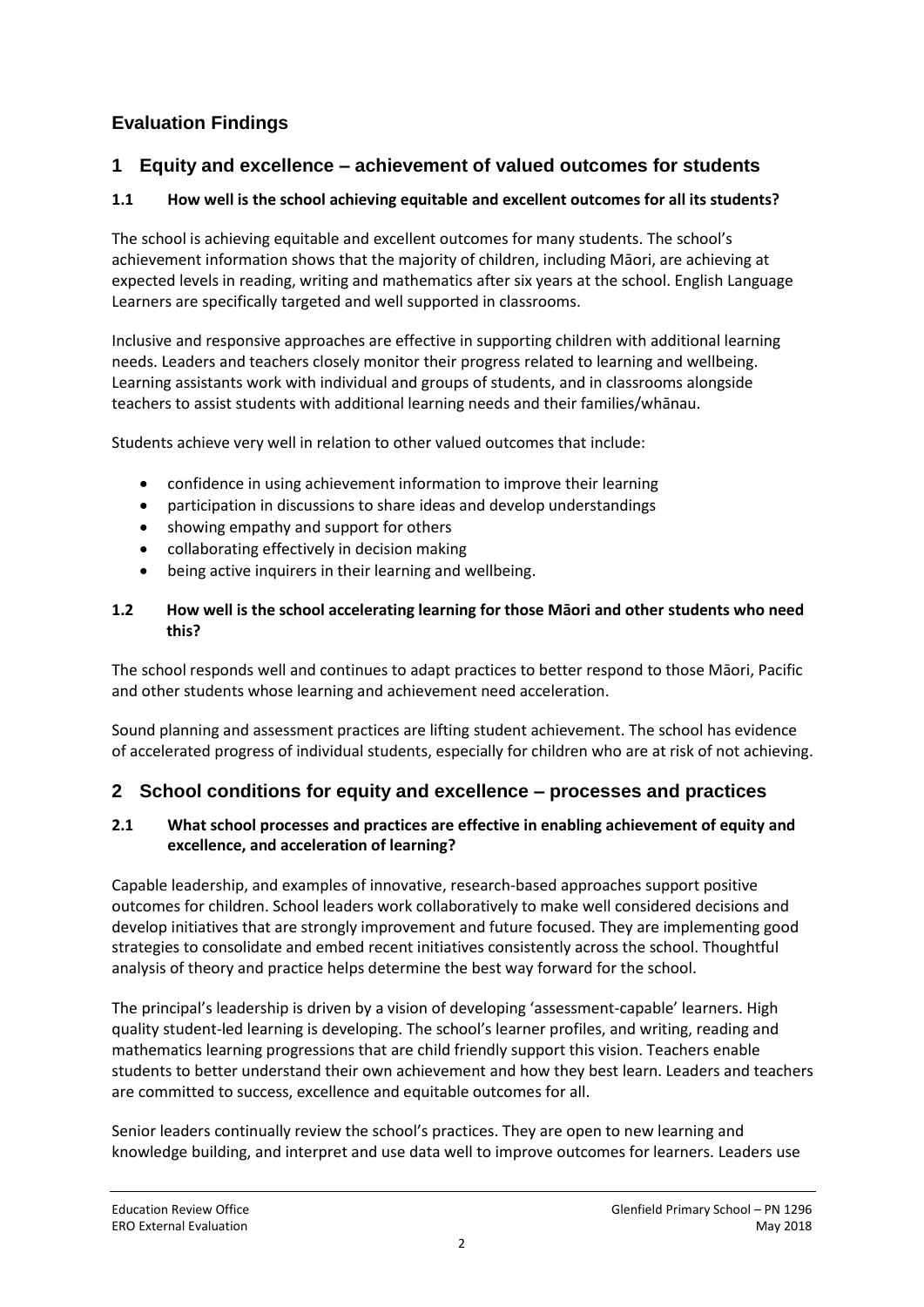educational research and expertise to extend teachers' professional thinking and learning, and to contribute to curriculum development.

Collaborative leadership strategies are focused on high expectations for effective teaching practice. School leaders are supporting teachers to increase consistency in classroom practice. Leaders and teachers meet regularly for professional inquiry into student progress and achievement. Teachers are encouraged to research and be innovative to support children's engagement, motivation and learning. Differentiated professional learning targets identified areas for improvement.

The school's curriculum supports students to be confident, connected, actively involved learners. The school's vision and values underpin class programmes. Students help develop relevant and purposeful inquiry-focused learning opportunities. The integrated inquiry approach promotes the *New Zealand Curriculum* key competencies and the school's future-focused set of skills. Bicultural practices are woven into the programme. Staff are strengthening practices that support children's language, culture and identity.

Leaders and teachers are bringing te reo and tikanga Māori into the life of the school. Staff are accessing external professional development to better integrate te ao Māori into the curriculum. The school receives strong support from the local secondary school te reo Māori teacher.

#### **2.2 What further developments are needed in school processes and practices for achievement of equity and excellence, and acceleration of learning?**

School leaders have a deliberate planned approach to school improvement. Current developments include the trialling and evaluation of a new approach to mathematics teaching and learning. This approach is designed to involve students in evaluation of their own learning through the use of digital technologies. Mathematics learning progressions in child friendly language are being refined and embedded.

A number of teachers are new to the school. They are receiving appropriate induction and support to implement and embed the school's new teaching and learning practices. This development should contribute to greater consistency in approaches to achieving equity and excellence for all students across the school.

Digital technologies are being trialled and implemented by teachers and students school-wide. A specialist staff member supports with this initiative. This implementation should further develop and support the school's vision and curriculum by allowing students to explore and learn using a range of media.

### **3 Board assurance on legal requirements**

Before the review, the board and principal of the school completed the ERO board assurance statement and self-audit checklists. In these documents they attested that they had taken all reasonable steps to meet their legislative obligations related to the following:

- board administration
- curriculum
- management of health, safety and welfare
- personnel management
- finance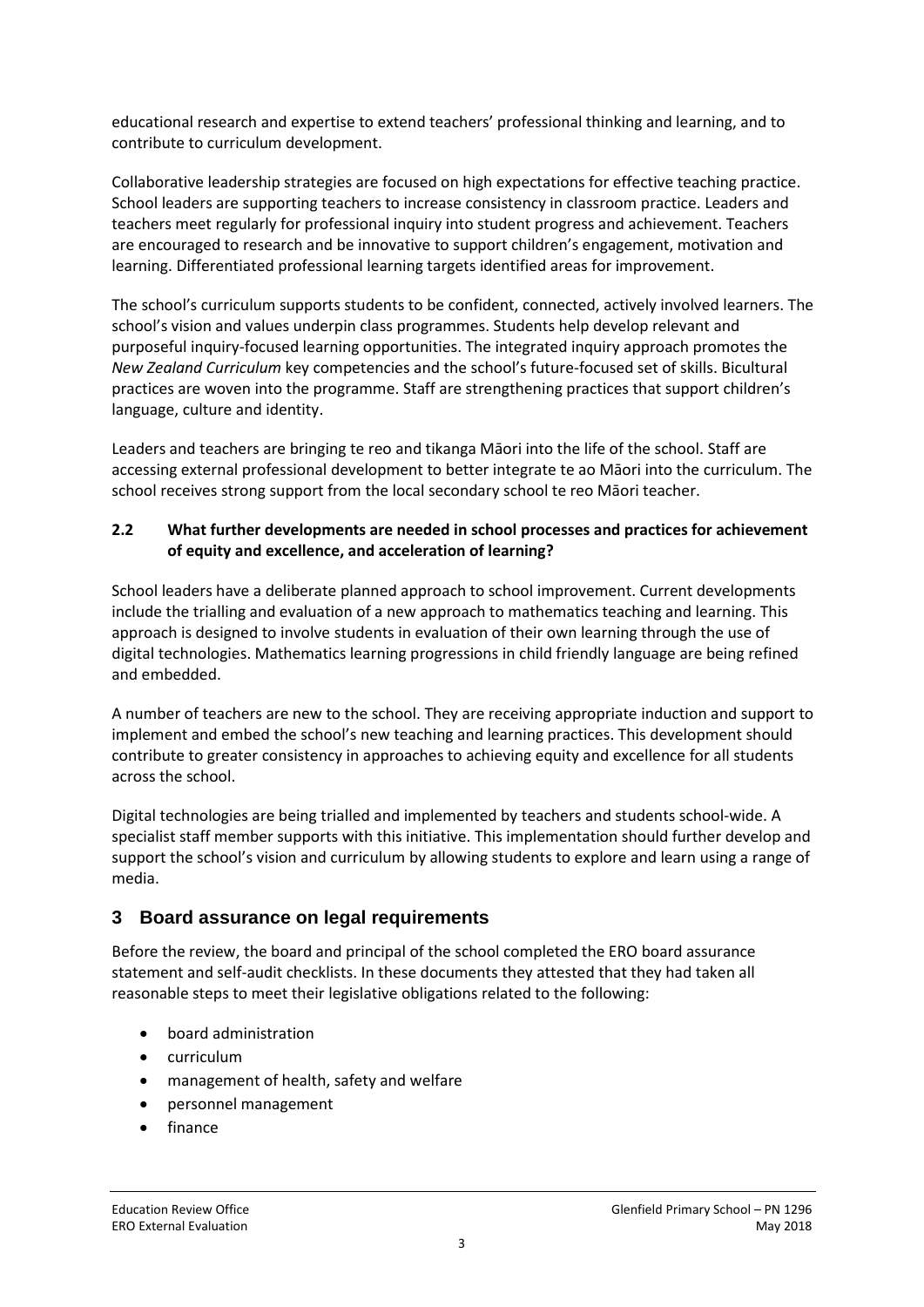• asset management.

During the review, ERO checked the following items because they have a potentially high impact on student safety and wellbeing:

- emotional safety of students (including prevention of bullying and sexual harassment)
- physical safety of students
- teacher registration and certification
- processes for appointing staff
- stand down, suspension, expulsion and exclusion of students
- attendance
- school policies in relation to meeting the requirements of the Vulnerable Children Act 2014.

#### **Provision for international students**

The school is a signatory to the Education (Pastoral Care of International Students) Code of Practice 2016 (the Code) established under *section 238F of the Education Act 1989*. The school has attested that it complies with all aspects of the Code.

At the time of this review there were four international students attending the school.

The school's practices and processes provide very good support for students' pastoral care. Good processes monitor and support students' learning and achievement. Students are involved in a wide range of school activities and are well integrated into the school community.

### **4 Going forward**

#### **Key strengths of the school**

ERO considers that the school has the leadership capability and collective capacity to sustain and build on current good practices to support equity and excellence in students' learning.

For sustained improvement and future learner success, the school can draw on existing strengths in:

- capable leadership that has a focused intention to improve teaching and learning
- inquiry-based learning that is future focused and stimulates students' thinking
- students' use of achievement information to improve their learning
- an inclusive vision and school culture that enables students to feel valued
- a connected and collaborative culture for improvement that develops teacher capability
- deliberately targeted and planned development to support leaders and teachers to be innovative and adaptive to cater for diverse learners.

#### **Next steps**

For sustained improvement and future learner success, development priorities across the school include:

- continuing to build the school's capacity to support students' accelerated learning
- consolidating and sustaining improvements in teaching and learning to support the school's vision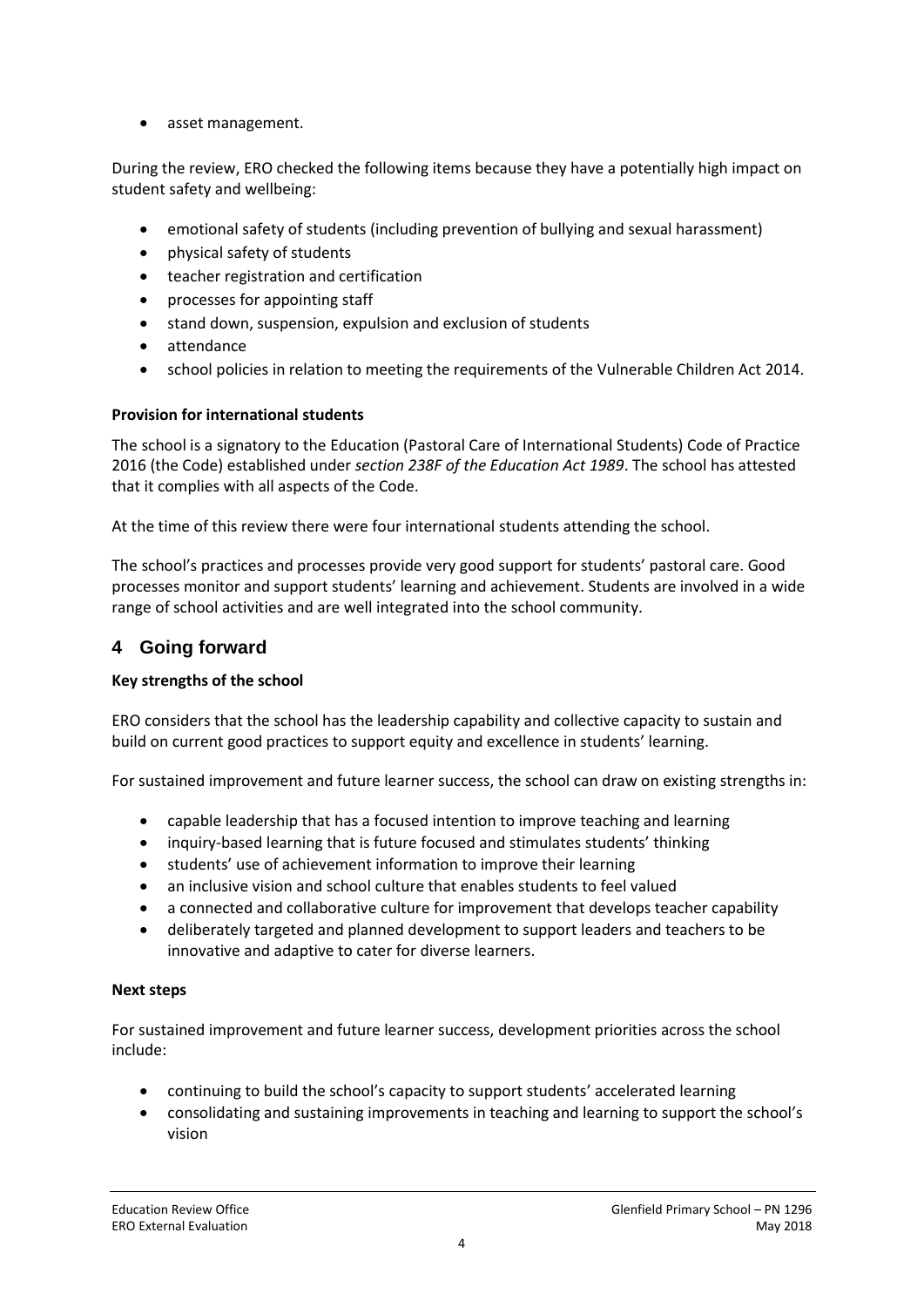supporting teachers' and students' use of digital technologies to improve learner outcomes and align with the school's future-focused curriculum.

#### **ERO's next external evaluation process and timing**

ERO is likely to carry out the next external evaluation in three years.

Julie Foley

Julie Foley Deputy Chief Review Officer Northern (Acting) Te Tai Raki - Northern Region

21 May 2018